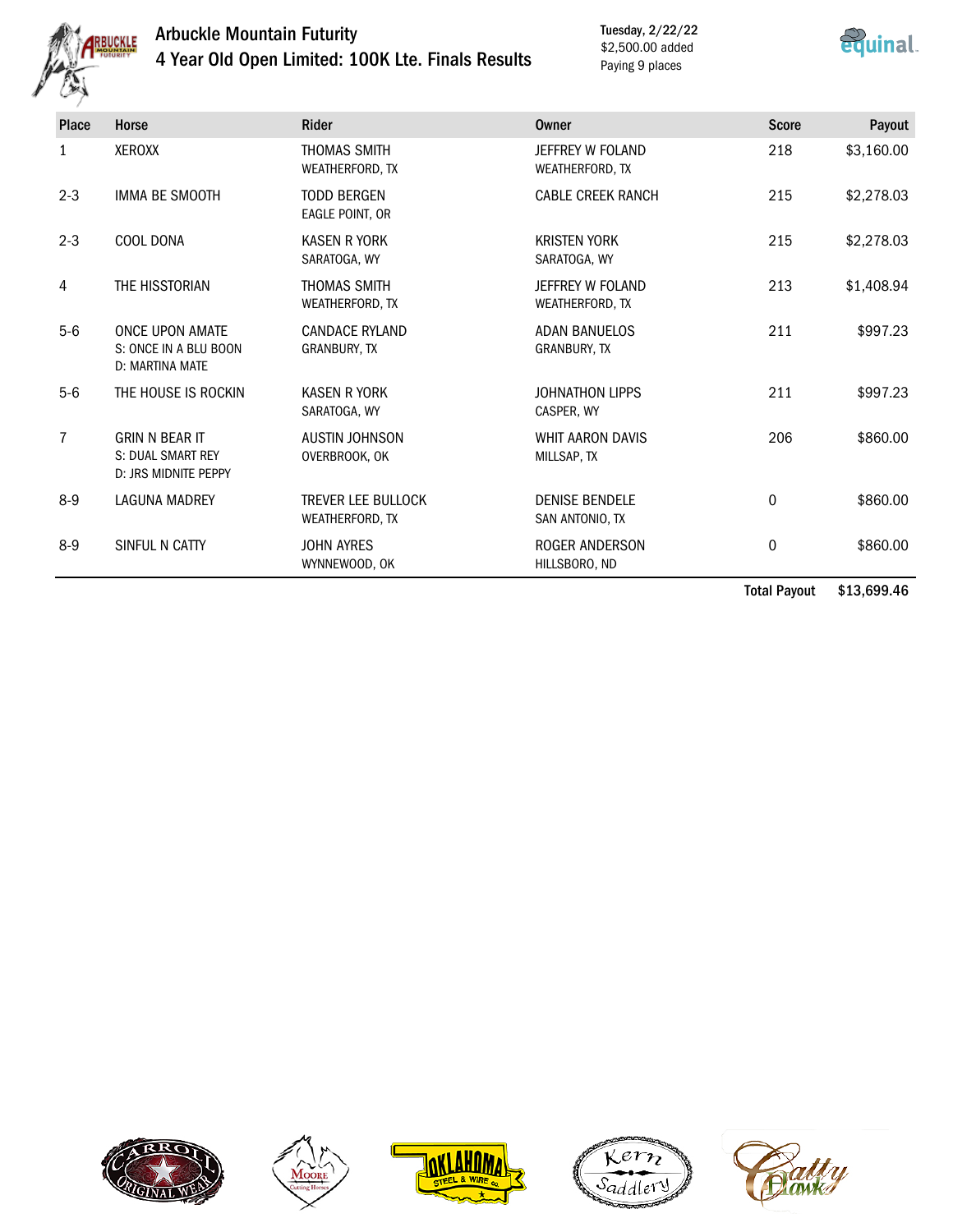

## Arbuckle Mountain Futurity 4 Year Old Open Limited: 100K Lte. Finals: Gelding Results

Tuesday, 2/22/22 Paying 2 places



| <b>Place</b> | Horse                     | <b>Rider</b>                          | Owner                                       | <b>Score</b> | Payout     |
|--------------|---------------------------|---------------------------------------|---------------------------------------------|--------------|------------|
|              | IMMA BE SMOOTH            | <b>TODD BERGEN</b><br>EAGLE POINT, OR | <b>CABLE CREEK RANCH</b>                    | 215          | \$1,881.60 |
| $2 - 3$      | <b>BET HESA CRACKETTE</b> | <b>TYLER LEWIS</b><br>TRISCOTT, TX    | LOWRANCE HORSE DIVISION LLC<br>TRISCOTT, TX |              | \$627.20   |
| $2 - 3$      | DAMM IT BILL              | <b>BLAZE CRESS</b><br>WEATHERFORD, TX | T BAR K CUTTING HORSES                      |              | \$627.20   |

Total Payout \$3,136.00









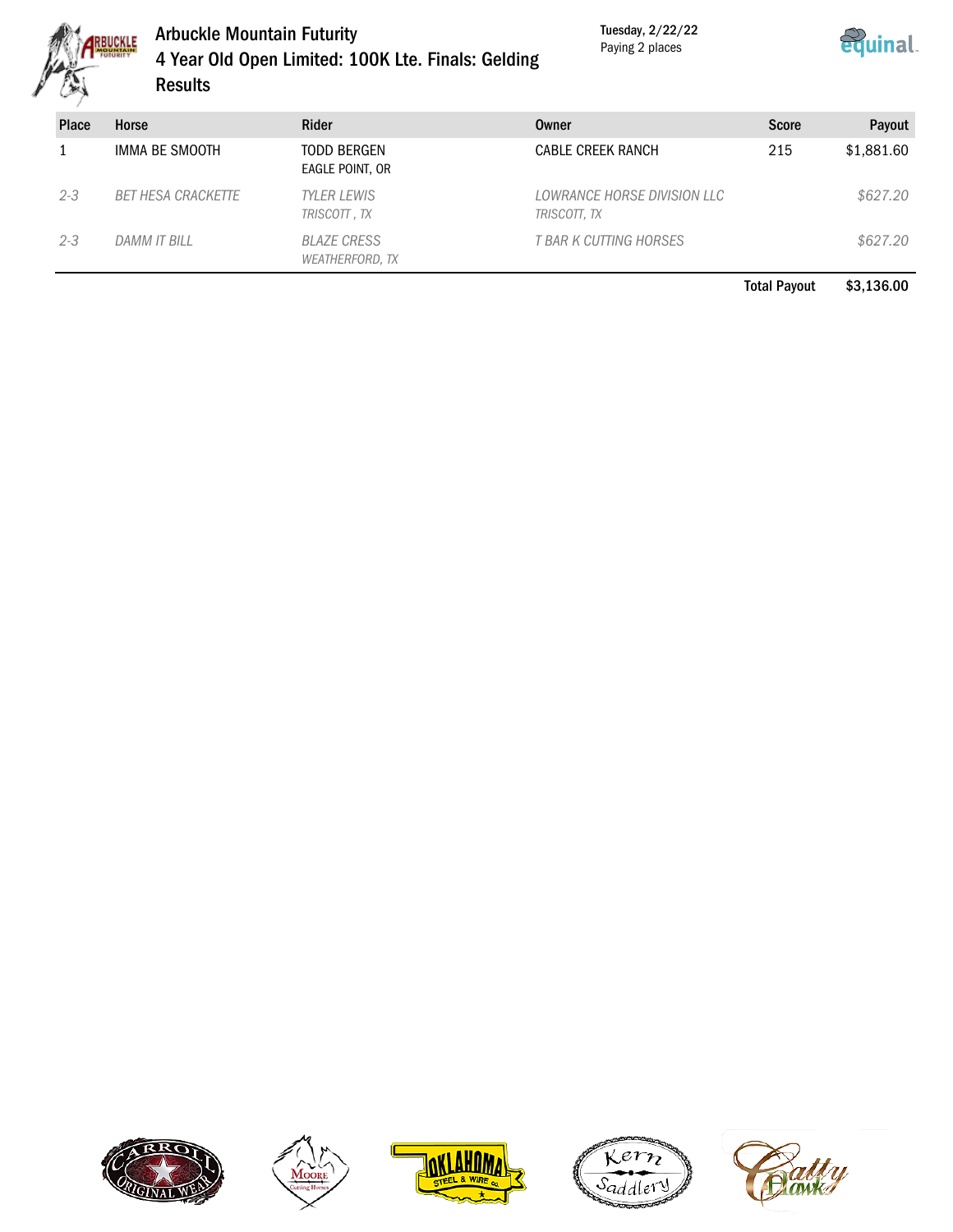

## Arbuckle Mountain Futurity 4 Year Old Open Limited: 100K Lte. Finals: 25K Novice **Results**

Tuesday, 2/22/22 Paying 2 places



| <b>Place</b> | Horse                     | Rider                                        | Owner                                       | <b>Score</b> | Payout     |
|--------------|---------------------------|----------------------------------------------|---------------------------------------------|--------------|------------|
|              | COOL DONA                 | KASEN R YORK<br>SARATOGA, WY                 | <b>KRISTEN YORK</b><br>SARATOGA, WY         | 215          | \$1,646.40 |
| $2 - 3$      | <b>BET HESA CRACKETTE</b> | <b>TYLER LEWIS</b><br>TRISCOTT, TX           | LOWRANCE HORSE DIVISION LLC<br>TRISCOTT, TX |              | \$548.79   |
| $2 - 3$      | DAMM IT BILL              | <b>BLAZE CRESS</b><br><b>WEATHERFORD, TX</b> | T BAR K CUTTING HORSES                      |              | \$548.79   |

Total Payout \$2,743.98